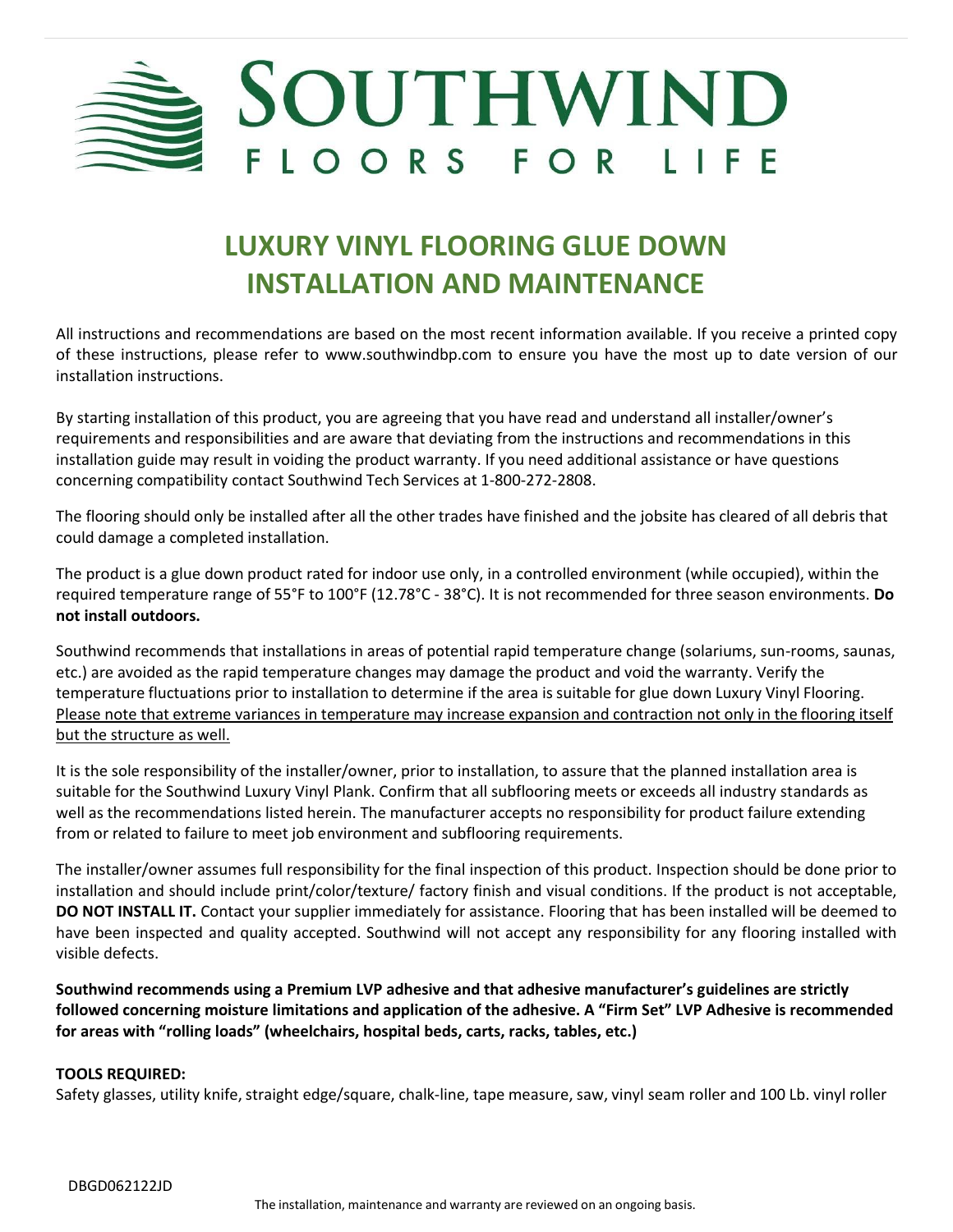#### **SUBFLOOR & SUBSTRATE REQUIREMENTS:**

## **Do not install Southwind Luxury Vinyl Flooring over soft, rough, or uneven surfaces.**

All sub-floors and substrates must be structurally stable, dry, smooth, clean, and free from all foreign materials (dust, wax, solvents, paint, oils, and old adhesive residue etc.) that might affect the installation. Any high or low areas exceeding 3/16" per 10' (7.5 cm in 3 meter) or 1/8" per 6' (2.5 cm in 1.8 meter) must be corrected.

**Wood subfloors**: Wood subfloors require a double layer construction requiring a clean underlayment grade underlayment as specified and warranted by the manufacturer of the underlayment. Fasten underlayment panels per the manufacturer's installation guidelines. Any failure of the underlayment, or flooring associated with the underlayment cannot be considered the responsibility of Southwind. Southwind does not recommend installing our resilient flooring over wood surfaces applied directly over concrete (AKA "Sleeper-construction floors").

Southwind recommends all crawl spaces be a minimum of at least 18" tall (46cm) from the ground to the underside of the joist. A black ground cover minimum 8mm thick Polyethylene overlapped a minimum of 6" (115 cm) and taped using a moisture resistant tape to avoid moisture migration from the ground up through the flooring. Cross ventilation (vents located around the perimeter) equal to 1.5% of the square footage of the area should be highly considered (if not already a local code).

**Concrete**: Must be fully cured (at least 60 days old). The flatness of concrete subfloors must meet or exceed the requirements of ACI FF25. Most concrete subfloors are not flat/smooth and must be properly prepared before installation. In all cases, verify the substrate is flat (See above subfloor and substrate requirements). Low areas should be filled with a latex fortified Portland cement based self-leveling compound. The moisture content and PH levels of the concrete substrate should not exceed the recommendation of the adhesive manufacturer. If surface is painted or otherwise sealed, verify with the adhesive manufacturer if compatible and if not, what steps must be taken to ensure proper adhesion to the surface of the subfloor (Do not use solvents or chemical adhesive removers to remove paint or adhesives).

**Radiant Heated Systems**: The Hydronic or Embedded radiant heating system needs to be operational and working for one week prior to install date to reduce any residual moisture. Should the Radiant heating system be in use at the time of installation it is necessary to lower the temperature to 65°F (18.3°C) for a minimum of three days prior to the installation date, during the entire installation, and for 24 hours following upon completion of the installation. The temperature can then be gradually increased in 5° increments. Temperature must never exceed 85°F (29°C). It is the responsibility of purchaser to confirm the suitability of the radiant heating system for use with this product. Any damage to the floor caused by the radiant heating system will not be covered by the product warranty.

Should the radiant heating system be an aftermarket system, Southwind requires confirming with the manufacturer of that system that Luxury Modular Flooring (considered resilient) can be installed over their system. Any problems associated with aftermarket radiant heating systems are not the responsibility of Southwind.

**Existing Ceramic Tile, Quarry Tile, and Terrazzo Flooring:** All existing tile must be well-bonded to the subfloor or substrate. Terrazzo flooring should be sound and stable. Any weak area should be filled in using a Portland based patching compound. The floor must be clean and contaminate free. Southwind recommends that you skim coat any existing grout lines exceeding the specifications with a latex fortified Portland cement-based patching compound. Grind any irregular surfaces.

**Existing Resilient Floor Covering:** The existing resilient must be single layered, non-cushioned backed, well bonded, fully adhered, and smooth. The flooring should show no signs of moisture or alkalinity. All topical waxes, polishes, air born contaminates, etc. must be removed. Any irregularities must be repaired or replaced. Embossing leveler is recommended to prevent telegraphing. Do not install over rubber-based substrates.

**Old Adhesive Residue:** Southwind does not recommend skim coating over existing adhesive. Because we cannot control how the adhesive was applied, the existing adhesive may break down possibly leading to a failure.

DBGD062122JD Remove existing adhesives using a scraper such as a razor scraper designed for scraping flooring surfaces. The adhesive must be removedto the level of a film. Do not use solvents or chemical adhesive removers to remove old residue. These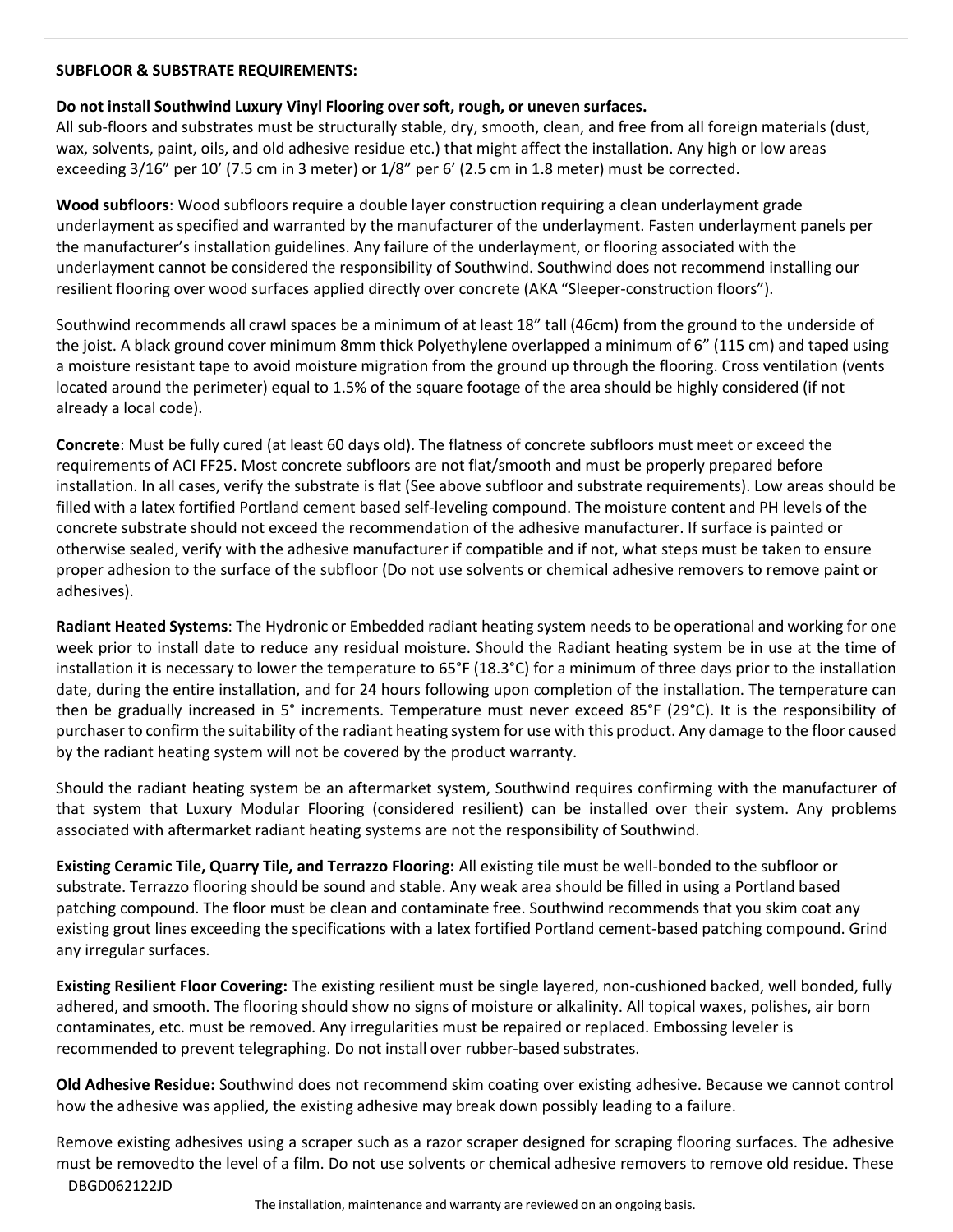products can leave a residue in the concrete that may affect the performance of your new flooring.

# **WARNING**

**For installation over, old resilient floor coverings or when considering removing existing resilient floors, please be advised that these products may possibly contain asbestos fibers or crystalline silica. Please follow all recommended Resilient Floor Covering Institute (RFCI) work practices as** [www.rfci.com](http://www.rfci.com/)

## **PRE-INSTALLATION**

- When calculating flooring square footage requirements, allow a minimum of an additional 10% for cuts, waste and minor imperfections (this condition is called culling). If installing a diagonal or other special pattern, allow for 15- 20 % additional in material.
- All installations require estimating additional material, due to trimming and culling of material (overages occur). This overage then becomes what is commonly referred to as "Attic Stock". It is recommended the end user keep attic stock in the event their installation require additional service.
- Verify material prior to installing, checking for debris or damage. Clean, trim or discard any affected sections.

## **ACCLIMATION:**

- (Uncontrolled storage) Acclimate all materials in the area to be installed between the temperatures of 55°F to 100°F (12.78°C to 38°C) a minimum of 48 hours before, during, and after the installation. Protect flooring from excessive heat/cold during storage. If the product is stored in an environment different from the installation site and the temperature ranges are controlled within the 55°F to 100°F (12.78°C to 38°C) The offsite acclimation can be considered acceptable. Please note the material will need to be delivered directly to the installation site with no stops in between.
- It is recommended to mix panels from a minimum of 3 different boxes during installation to assure an even distribution of any minor color variations, slight variances in texture and gloss levels.
- It is recommended to undercut doorjambs, so the planks will slide easily under them. If the door casings are metal the 1/8" (2.5cm) expansion space can be filled using a silicone or acrylic silicone caulk. **Please note the expansion gap must be maintained under the doorjamb**.
- **INSTALLATION INSTRUCTIONS:** With glue down installation it is best to plan your installation by measuring the length and width of your room and locating the center of your room in both directions. (Due to various layouts in rooms you may end up with some panels larger or smaller). Southwind suggest adjusting the starting row so the installation ends with a minimum of half the width of a plank. The length of the final planks will vary due to the stagger of the installation. Be sure to include the 1/8" (3mm) expansion space necessary allowing for expansion and contraction. Once you have determined your locations use a chalk line to mark your line for installation. Hint: Try dry racking (laying out) your panels prior to applying the adhesive to confirm this is an acceptable layout.
- To better assist you in your installation you can divide your installation into sections allowing you to start in the center of your area.
- Apply the adhesive (per the manufacturer's instructions). Always take into consideration their specifications and when in doubt contact their Technical Services Team for adhesive related questions.
- While it is possible to install glue down installations with four corners together, it can complicate the installation.
- With tile installations a half stagger (Ashlar/Brick) stagger is normal (see Illustration A).
- With plank installations a random stagger will provide a realistic appearance (see Illustration R).

Illustration A

| Ashlar |  |  |  |  |  |  |  |
|--------|--|--|--|--|--|--|--|
|        |  |  |  |  |  |  |  |